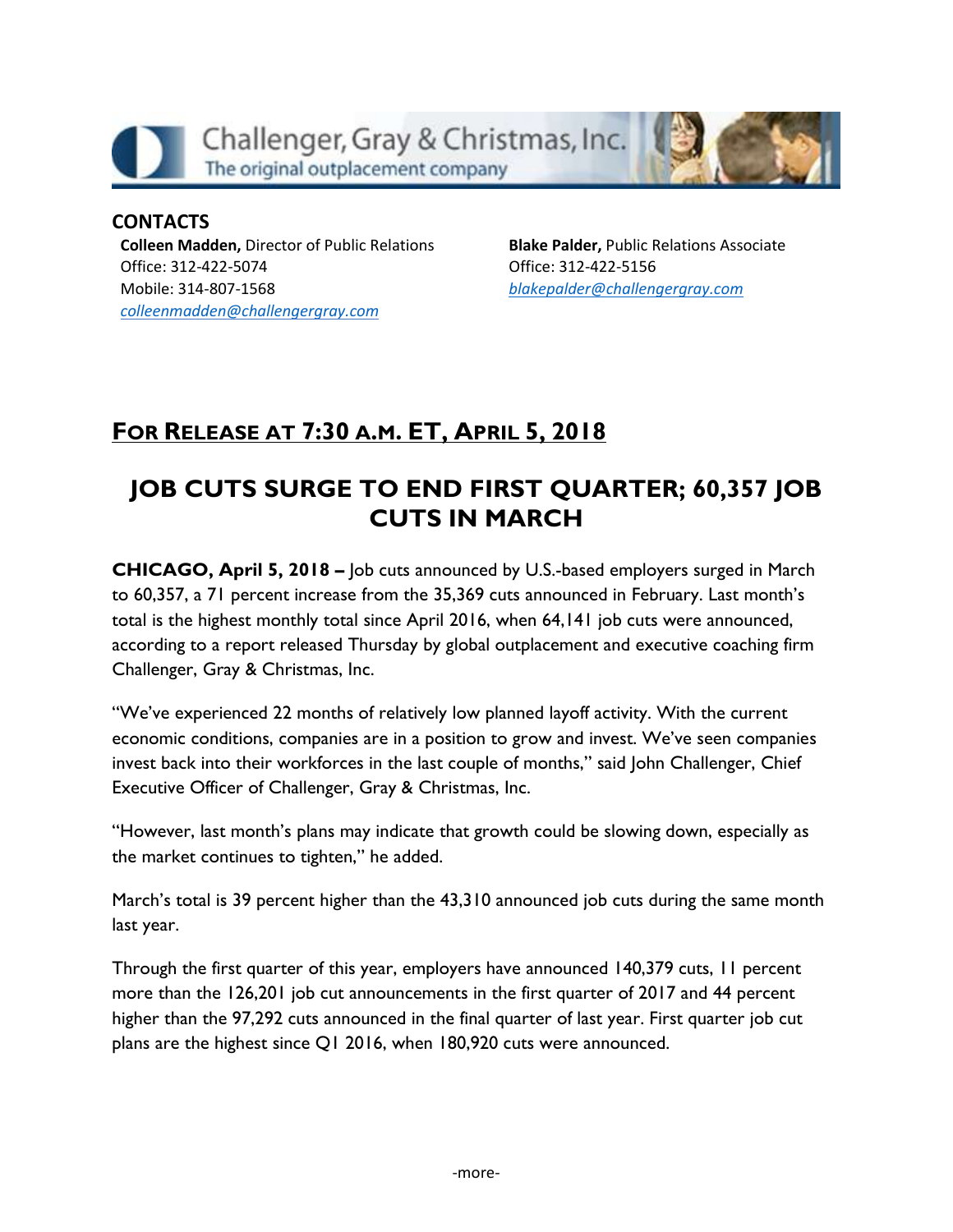"In 2016, cuts in retail and oil drove announcements in the first quarter. This year, we are likewise seeing cuts in retail, as that industry continues to pivot to meet consumer demand," said Challenger.

Retail leads all sectors in job cuts in 2018, with 56,526. So far this year, Challenger has tracked 1,730 announced retail store closures. That is in addition to the 9,241 store closures that were announced in 2017.

Health Care/Products companies announced the second highest number of job cuts in 2018, with 12,491, while the Consumer Products sector announced 11,778. The Services sector announced 10,564 job cuts this year.

"The growth and job creation we've seen over the last few months may be coming to an end. As wages grow and the labor market tightens, companies are going to switch to a no-risk strategy and potentially begin contracting," said Challenger.

In fact, the number of hiring announcements fell in March; companies announced plans to hire 14,525 last month, bringing the year-to-date total to 196,340. This is 32 percent lower than the 289,272 announced hiring plans in the first quarter of 2017.

# # #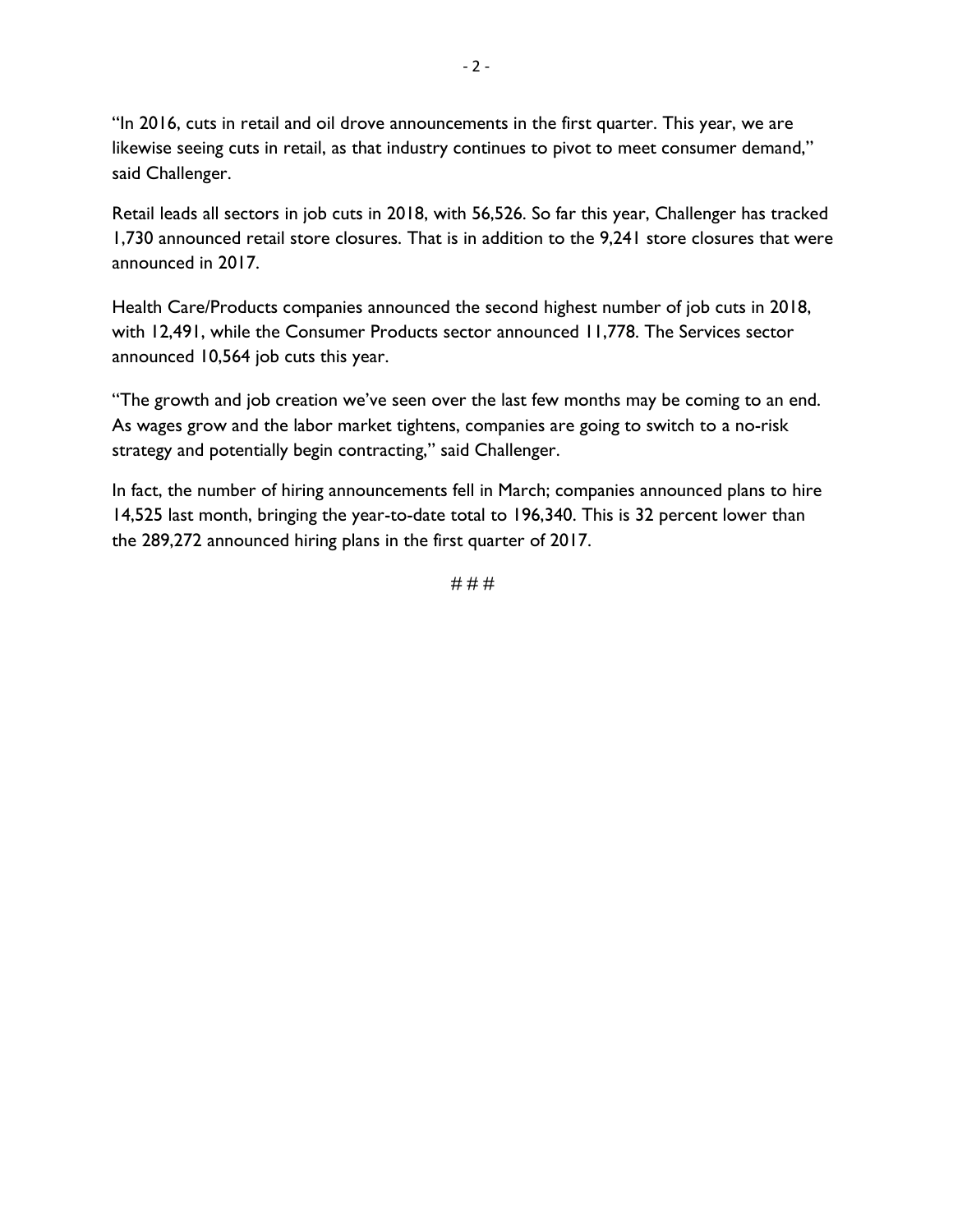#### **CHALLENGER, GRAY & CHRISTMAS, INC. JOB-CUT ANNOUNCEMENT REPORT TOP FIVE INDUSTRIES Year To Date**

|                             | 2018   | 2017   |
|-----------------------------|--------|--------|
| <b>Retail</b>               | 56,526 | 38,464 |
| <b>Health Care/Products</b> | 12,491 | 8,116  |
| <b>Consumer Products</b>    | 11,778 | 11,778 |
| <b>Services</b>             | 10,564 | 10,564 |
| <b>Transportation</b>       | 5,926  | 5,926  |

#### **MONTH-BY-MONTH TOTALS**

|                 | 2018    | 2017    |
|-----------------|---------|---------|
| January         | 44,653  | 45,934  |
| February        | 35,369  | 36,957  |
| <b>March</b>    | 60,357  | 43,310  |
| <b>April</b>    |         | 36,602  |
| <b>May</b>      |         | 33,092  |
| June            |         | 31,105  |
| July            |         | 28,307  |
| <b>August</b>   |         | 33,825  |
| September       |         | 32,346  |
| <b>October</b>  |         | 29,831  |
| <b>November</b> |         | 35,038  |
| <b>December</b> |         | 32,423  |
| <b>TOTAL</b>    | 140,379 | 418,770 |

Some reductions are identified by employers as workers who will take early retirement offers or other special considerations to leave the company.

| <b>Year To Date</b> |        |  |  |
|---------------------|--------|--|--|
| <b>New Jersey</b>   | 36,305 |  |  |
| <b>Texas</b>        | 13,685 |  |  |
| <b>California</b>   | 12,809 |  |  |
| Ohio                | 10,067 |  |  |
| <b>New York</b>     | 5,888  |  |  |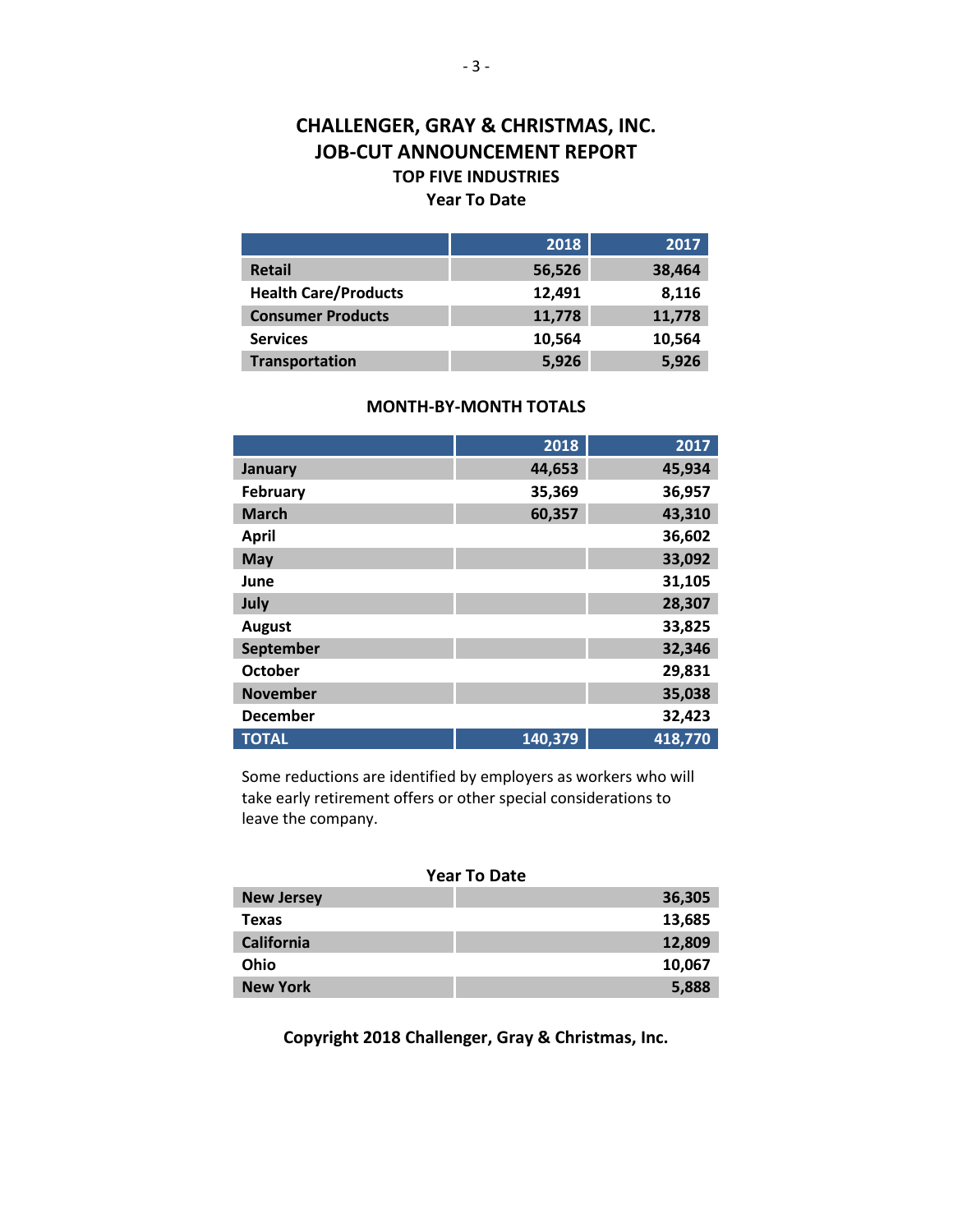# **CHALLENGER, GRAY & CHRISTMAS, INC. JOB-CUT ANNOUNCEMENT REPORT JOB CUTS BY INDUSTRY**

|                             | 17-Mar | 18-Feb | 18-Mar   | <b>YTD 2017</b> | <b>YTD 2018</b> |
|-----------------------------|--------|--------|----------|-----------------|-----------------|
| <b>Aerospace/Defense</b>    | 3,339  | 641    | 542      | 4,496           | 1,478           |
| <b>Apparel</b>              |        |        |          | 0               | $\mathbf 0$     |
| <b>Automotive</b>           | 1,293  | 1,375  | 2,468    | 5,301           | 4,546           |
| <b>Chemical</b>             | 130    | 28     | 156      | 294             | 249             |
| <b>Commodities</b>          |        |        |          | $\mathbf 0$     | 153             |
| Computer                    | 717    | 844    | 378      | 4,894           | 1,978           |
| <b>Construction</b>         | 125    | 225    | 72       | 665             | 366             |
| <b>Consumer Products</b>    |        | 3,162  | 1,458    | 651             | 11,778          |
| <b>Education</b>            | 4375   | 130    | 671      | 4,681           | 936             |
| <b>Electronics</b>          | 50     | 581    | 125      | 140             | 1,277           |
| <b>Energy</b>               | 1,950  | 877    | 199      | 7,880           | 2,205           |
| Entertainment/Leisure       | 1,736  | 509    | 575      | 4,578           | 1,524           |
| <b>Financial</b>            | 987    | 504    | 1,187    | 4,539           | 2,328           |
| Food                        | 788    | 1,887  | 1,669    | 4,422           | 4,842           |
| <b>Government</b>           | 1121   | 175    | 723      | 3,028           | 1,226           |
| <b>Health Care/Products</b> | 3,935  | 3,861  | 2,099    | 8,116           | 12,491          |
| <b>Industrial Goods</b>     | 3,947  | 1,406  | 1,357    | 5,948           | 3,727           |
| <b>Insurance</b>            | 680    | 1,398  | 264      | 818             | 2,090           |
| Legal                       | 60     |        |          | 63              | $\mathbf 0$     |
| <b>Media</b>                | 189    | 1,307  | 1,532    | 1,239           | 3,694           |
| <b>Non-Profit</b>           | 200    | 104    | 367      | 804             | 507             |
| Pharmaceutical              | 1,141  | 1,242  | 527      | 2,775           | 2,745           |
| <b>Real Estate</b>          | 80     | 80     | 167      | 128             | 302             |
| <b>Retail</b>               | 4,084  | 6,106  | 35,042   | 38,464          | 56,526          |
| <b>Services</b>             | 2,676  | 5,038  | 2,314    | 6,677           | 10,564          |
| <b>Telecommunications</b>   | 7,768  | 914    | 4,056    | 9,782           | 5,921           |
| <b>Transportation</b>       | 1,939  | 2,535  | 1,919    | 4,368           | 5,926           |
| <b>Utility</b>              |        | 303    | 490      | 1,450           | 863             |
| <b>Warehousing</b>          |        | 137    | $\Omega$ |                 | 137             |
| <b>TOTAL</b>                | 43,310 | 35,369 | 60,357   | 126,201         | 140,379         |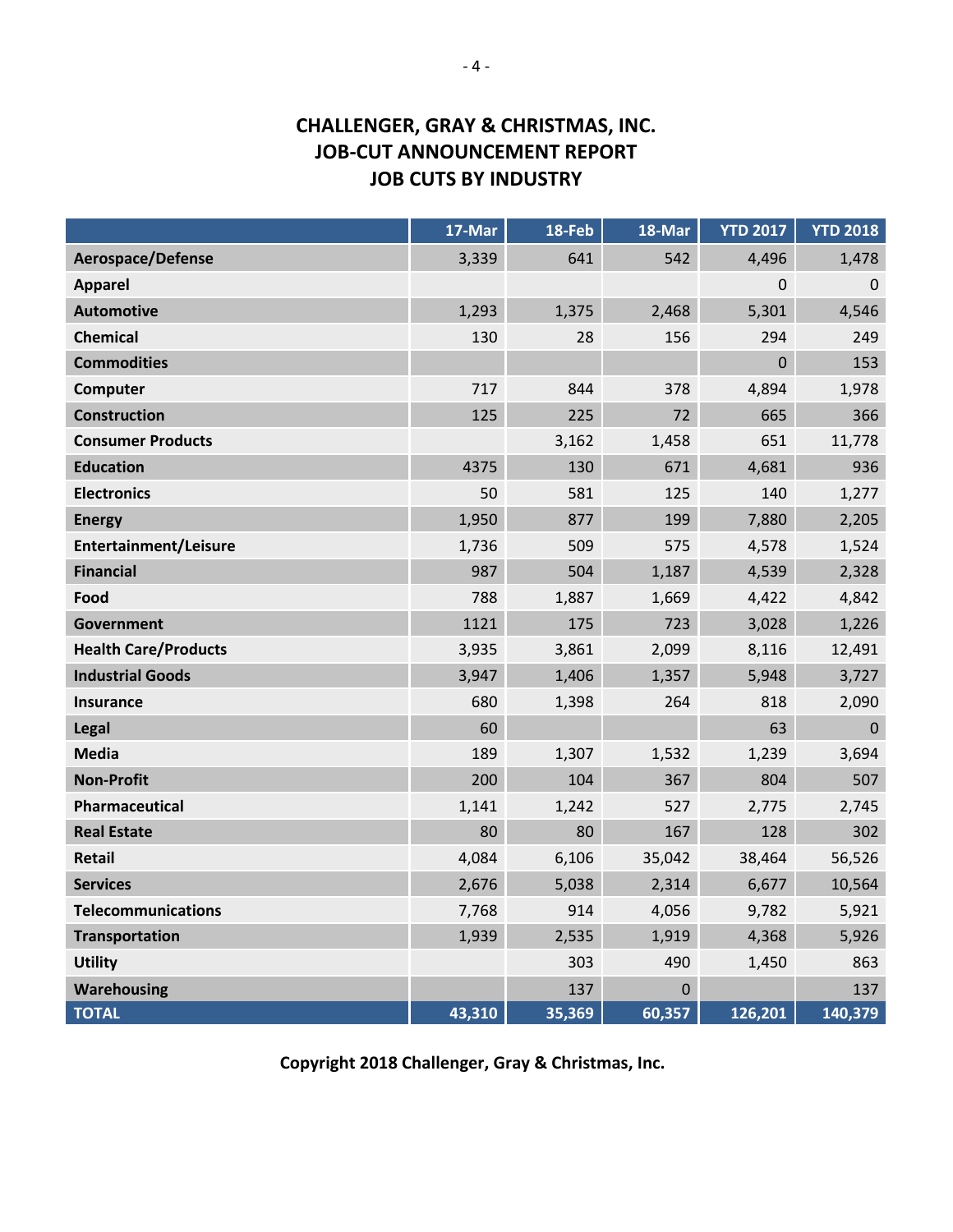## **CHALLENGER, GRAY & CHRISTMAS, INC. JOB-CUT ANNOUNCEMENT REPORT**

#### **JOB CUTS BY REGION, STATE**

| 36,305<br>5,888<br>4,765 |
|--------------------------|
|                          |
|                          |
|                          |
| 2,263                    |
| 1,052                    |
| 1,035                    |
| 477                      |
| 243                      |
| 125                      |
| $\Omega$                 |
| $\mathbf 0$              |
| $\bf{0}$                 |
| 52,153                   |
|                          |

| <b>MIDWEST</b>   | <b>March</b> | <b>YTD</b> |
|------------------|--------------|------------|
| Ohio             | 884          | 10,067     |
| <b>Illinois</b>  | 1,352        | 4,806      |
| Michigan         | 2,298        | 3,774      |
| <b>Indiana</b>   | 207          | 3,183      |
| <b>Wisconsin</b> | 984          | 2,991      |
| <b>Minnesota</b> | 73           | 2,261      |
| lowa             | 1,392        | 2,225      |
| <b>Missouri</b>  | 39           | 1,289      |
| <b>Nebraska</b>  | 284          | 823        |
| <b>Kansas</b>    | 453          | 662        |
| <b>TOTAL</b>     | 7,966        | 32,081     |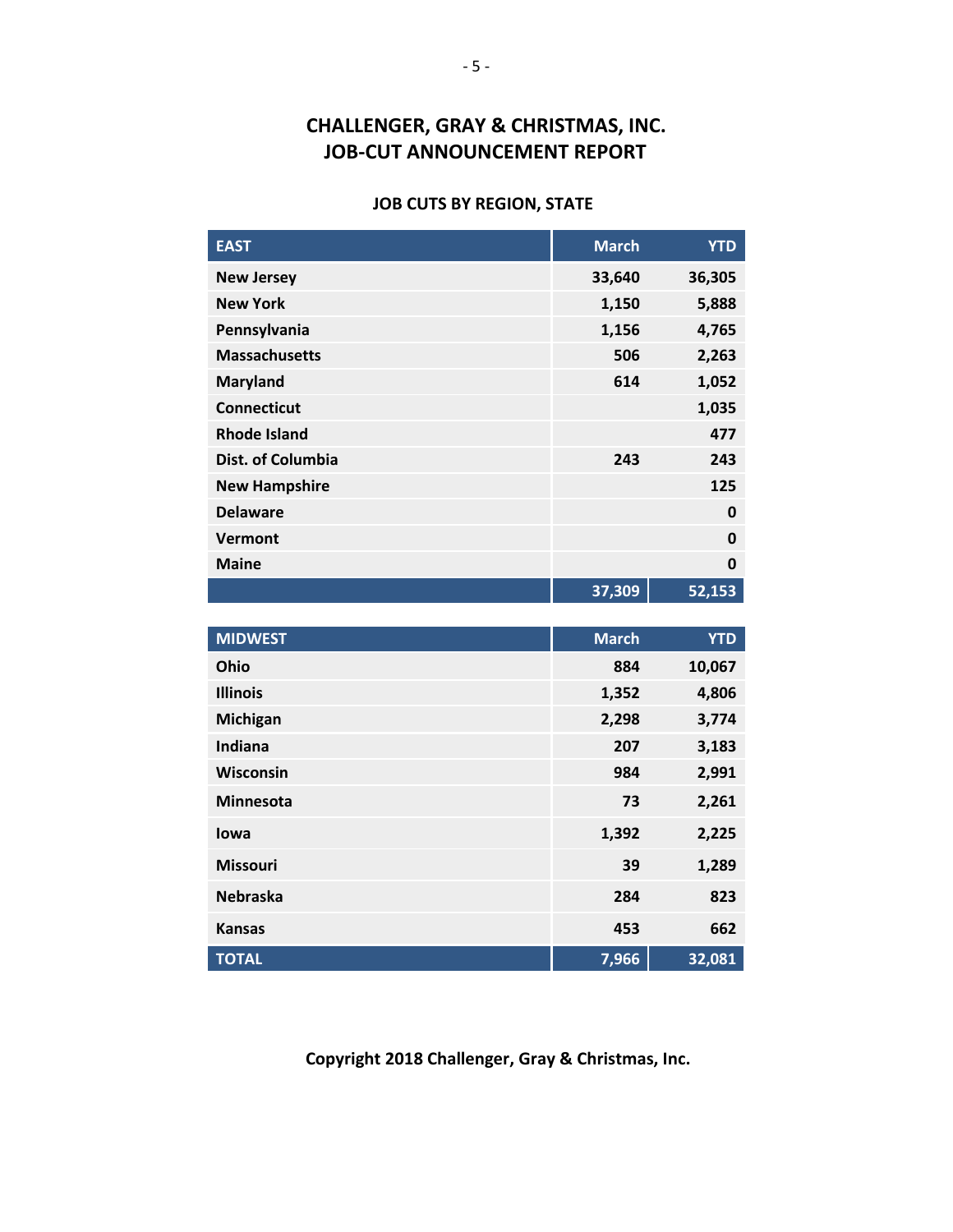#### **CHALLENGER, GRAY & CHRISTMAS, INC. JOB-CUT ANNOUNCEMENT REPORT JOB CUTS BY REGION, STATE**

| <b>WEST</b>         | <b>March</b>   | <b>YTD</b>  |
|---------------------|----------------|-------------|
| <b>Texas</b>        | 3,175          | 13,685      |
| <b>California</b>   | 2,470          | 12,809      |
| Washington          | 552            | 1,964       |
| Colorado            | 339            | 1,557       |
| Oregon              | 354            | 895         |
| <b>Alaska</b>       |                | 853         |
| <b>Oklahoma</b>     |                | 726         |
| <b>Arizona</b>      | $\overline{2}$ | 646         |
| <b>New Mexico</b>   | 151            | 457         |
| Idaho               | 136            | 271         |
| <b>Nevada</b>       |                | 100         |
| <b>North Dakota</b> |                | 27          |
| Utah                |                | 0           |
| <b>Montana</b>      |                | $\mathbf 0$ |
| <b>Hawaii</b>       |                | $\mathbf 0$ |
| <b>Wyoming</b>      |                | $\mathbf 0$ |
| <b>South Dakota</b> |                | $\mathbf 0$ |
| <b>TOTAL</b>        | 7,179          | 33,990      |
|                     |                |             |
| <b>SOUTH</b>        | <b>March</b>   | <b>YTD</b>  |
| <b>Virginia</b>     | 3,499          | 5,358       |
| <b>Florida</b>      | 1,041          | 4,108       |
| Georgia             | 915            | 2,745       |
| N. Carolina         | 845            | 1,889       |

**TOTAL 7,903 22,155 Copyright 2018 Challenger, Gray & Christmas, Inc.**

**Alabama 191 1,795 S. Carolina 967 1,697 Tennessee 7 1,256 Arkansas 1,182 Kentucky 12 1,024 Louisiana 184 454 West Virginia 110 415 Mississippi 132 232**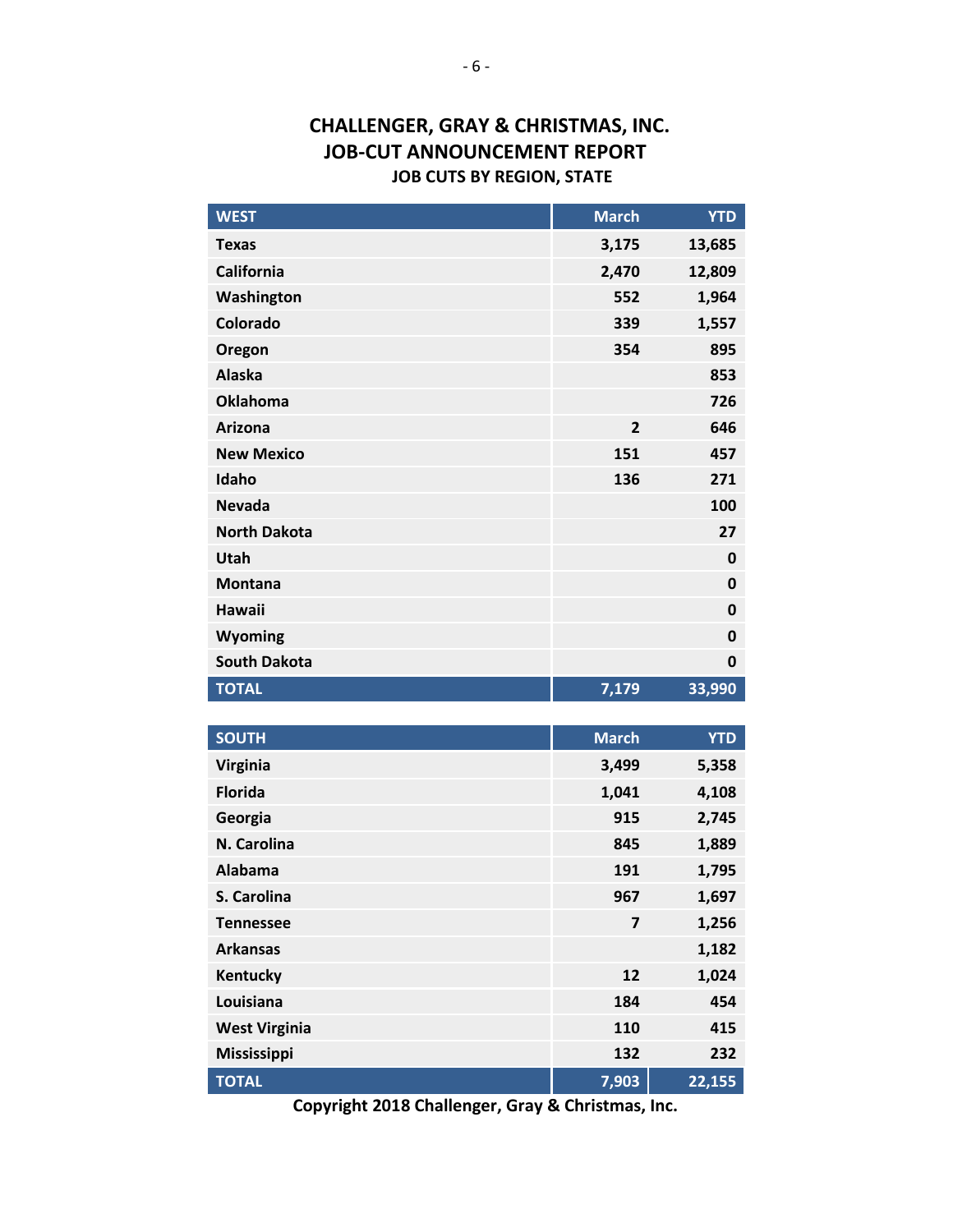# **CHALLENGER, GRAY & CHRISTMAS, INC. JOB-CUT ANNOUNCEMENT REPORT JOB CUTS BY REASON**

|                      | <b>March</b> | <b>YTD</b> |
|----------------------|--------------|------------|
| Closing              | 12,386       | 47,311     |
| Restructuring        | 12,135       | 38,622     |
| Cost-Cutting         | 3,503        | 15,707     |
| <b>Contract Loss</b> | 318          | 3,036      |
| Acquisition/Merger   | 1,733        | 3,331      |
| Outsourcing          | 36           | 1133       |
| Relocation           | 246          | 1179       |
| Bankruptcy           | 30,000       | 30,060     |
| <b>TOTAL</b>         | 60,357       | 140,379    |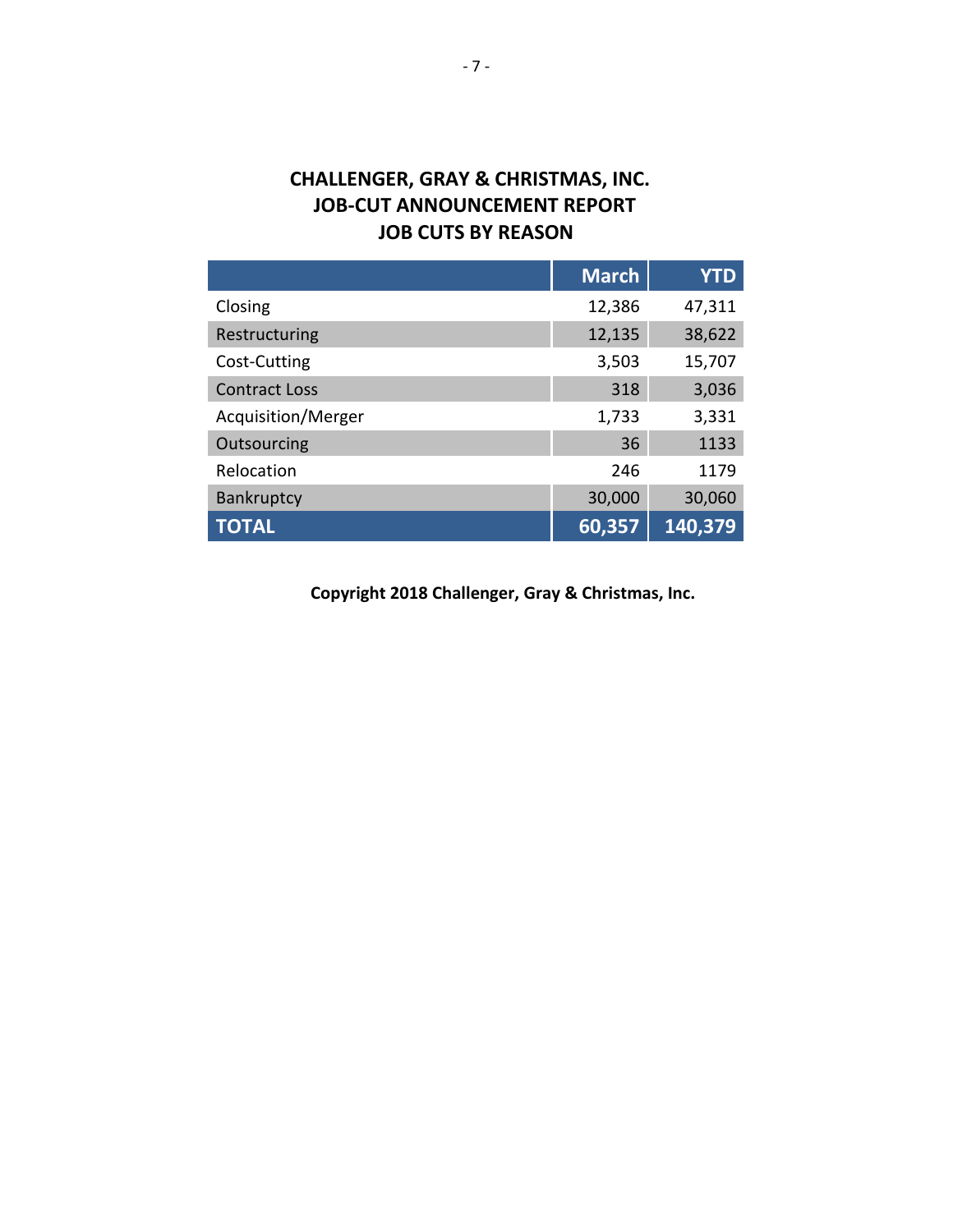# **CHALLENGER, GRAY & CHRISTMAS, INC. JOB-CUT ANNOUNCEMENT REPORT**

#### **QUARTER BY QUARTER**

|            | Q1      | Q <sub>2</sub> | Q <sub>3</sub> | Q <sub>4</sub> | <b>TOTAL</b> |
|------------|---------|----------------|----------------|----------------|--------------|
| 1989       | 9,850   | 10,100         | 24,085         | 67,250         | 111,285      |
| 1990       | 107,052 | 87,686         | 49,104         | 72,205         | 316,047      |
| 1991       | 110,056 | 76,622         | 147,507        | 221,107        | 555,292      |
| 1992*      | 110,815 | 85,486         | 151,849        | 151,850        | 500,000      |
| 1993       | 170,615 | 84,263         | 194,486        | 165,822        | 615,186      |
| 1994       | 192,572 | 107,421        | 117,706        | 98,370         | 516,069      |
| 1995       | 97,716  | 114,583        | 89,718         | 137,865        | 439,882      |
| 1996       | 168,695 | 101,818        | 91,784         | 114,850        | 477,147      |
| 1997       | 134,257 | 51,309         | 95,930         | 152,854        | 434,350      |
| 1998       | 139,140 | 131,303        | 161,013        | 246,339        | 677,795      |
| 1999       | 210,521 | 173,027        | 173,181        | 118,403        | 675,132      |
| 2000       | 141,853 | 81,568         | 168,875        | 221,664        | 613,960      |
| 2001       | 406,806 | 370,556        | 594,326        | 585,188        | 1,956,876    |
| 2002       | 478,905 | 292,393        | 269,090        | 426,435        | 1,466,823    |
| 2003       | 355,795 | 274,737        | 241,548        | 364,346        | 1,236,426    |
| 2004       | 262,840 | 209,895        | 251,585        | 315,415        | 1,039,735    |
| 2005       | 287,134 | 251,140        | 245,378        | 288,402        | 1,072,054    |
| 2006       | 255,878 | 180,580        | 202,771        | 200,593        | 839,822      |
| 2007       | 195,986 | 197,513        | 194,095        | 180,670        | 768,264      |
| 2008       | 200,656 | 275,292        | 287,142        | 460,903        | 1,223,993    |
| 2009       | 562,510 | 318,165        | 240,233        | 151,122        | 1,272,030    |
| 2010       | 181,183 | 116,494        | 113,595        | 118,701        | 529,973      |
| 2011       | 130,749 | 115,057        | 233,258        | 127,018        | 606,082      |
| 2012       | 143,094 | 139,997        | 102,910        | 137,361        | 523,362      |
| 2013       | 145,041 | 113,891        | 128,452        | 121,667        | 509,051      |
| 2014       | 121,341 | 124,693        | 117,374        | 119,763        | 483,171      |
| 2015       | 140,214 | 147,458        | 205,759        | 105,079        | 598,510      |
| 2016       | 180,920 | 132,834        | 121,858        | 91,303         | 526,915      |
| 2017       | 126,201 | 100,799        | 94,478         | 97,292         | 418,770      |
| 2018       | 140,379 |                |                |                | 140,379      |
| <b>AVG</b> | 196,959 | 154,023        | 176,176        | 196,740        |              |

*\*Estimate based on half-year total. Challenger began tracking job-cut data in 1993. Before that, it was tabulated by an independent newsletter no longer published.*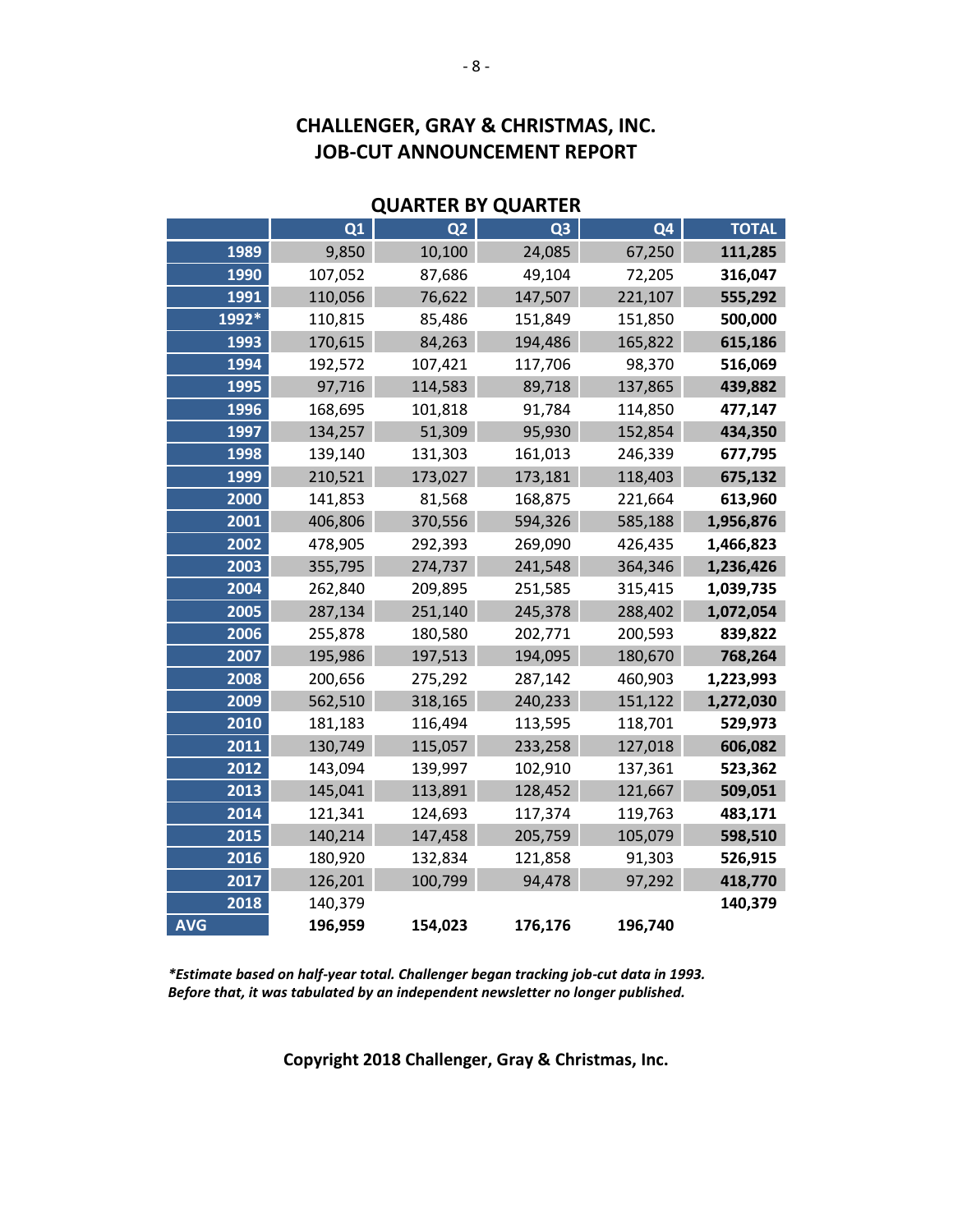# **CHALLENGER, GRAY & CHRISTMAS, INC. JOB-CUT ANNOUNCEMENT REPORT**

### **ANNOUNCED HIRING PLANS**

| <b>By Month</b> |         |           |         |         |         |
|-----------------|---------|-----------|---------|---------|---------|
|                 | 2018    | 2017      | 2016    | 2015    | 2014    |
| <b>January</b>  | 41,890  | 136,501   | 8,362   | 8,774   | 6,312   |
| February        | 139,925 | 25,765    | 7,539   | 14,574  | 11,054  |
| <b>March</b>    | 14,525  | 127,006   | 10,997  | 6,412   | 6,860   |
| <b>April</b>    |         | 61,537    | 11,557  | 13,898  | 11,145  |
| <b>May</b>      |         | 77,447    | 24,732  | 12,598  | 10,141  |
| June            |         | 40,095    | 13,564  | 11,176  | 15,530  |
| July            |         | 88,142    | 16,051  | 11,637  | 16,544  |
| <b>August</b>   |         | 14,530    | 9,101   | 11,778  | 9,657   |
| September       |         | 422,726   | 487,075 | 492,306 | 567,705 |
| <b>October</b>  |         | 37,387    | 135,532 | 86,107  | 147,935 |
| <b>November</b> |         | 61,300    | 108,994 | 10,026  | 11,291  |
| <b>December</b> |         | 8,218     | 35,198  | 11,465  | 7,332   |
| <b>TOTAL</b>    | 196,340 | 1,100,654 | 868,702 | 690,751 | 821,506 |